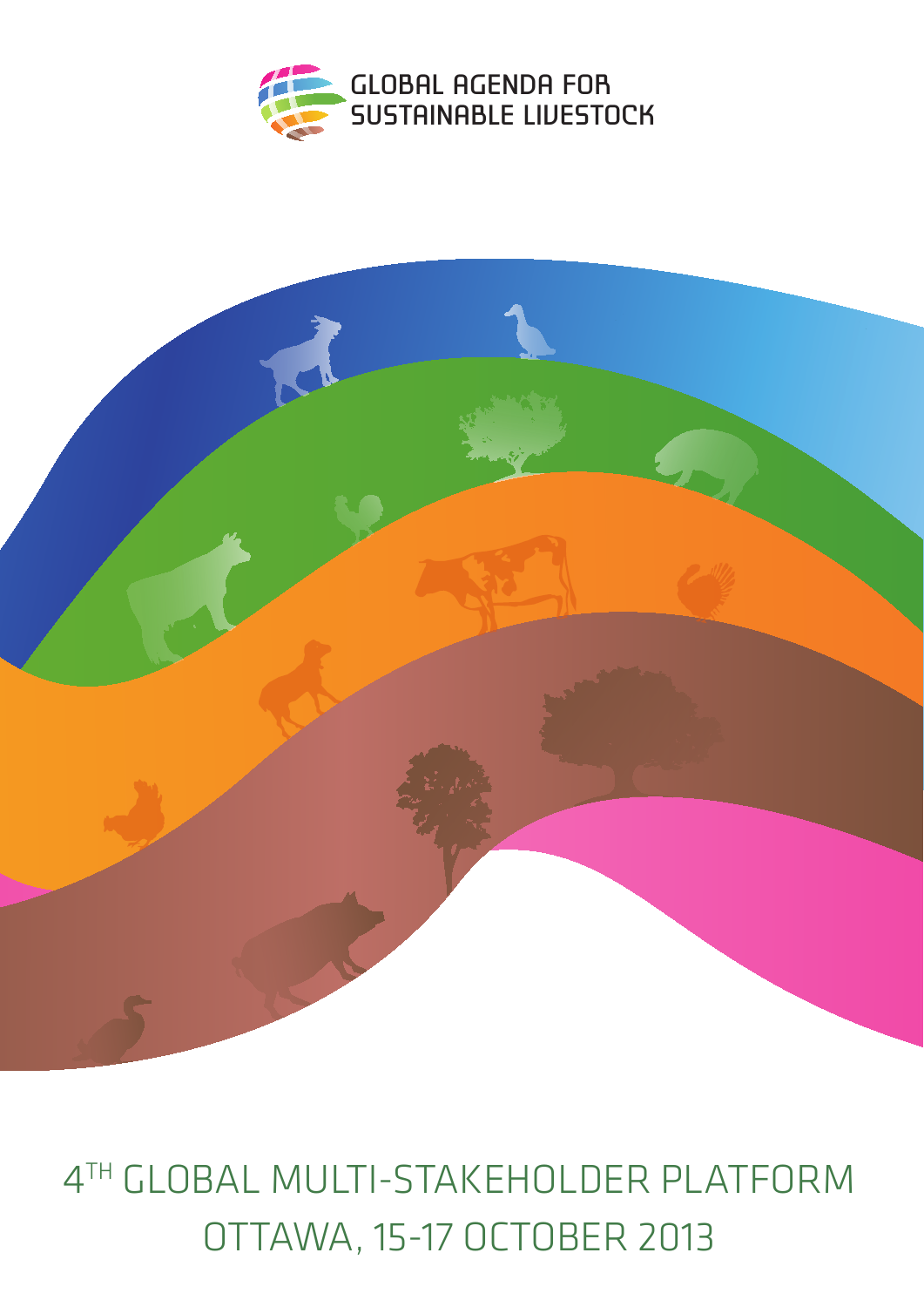#### **4th MSP Meeting, Ottawa, 15-17 October 2013**

### From the Chair of the Guiding Group:

The 4th MSP meeting in Ottawa proved to be another positive step in the development of our conceptual thinking and in the sharing of knowledge and experiences concerning sustainable livestock sector development. I detected a clear sense of satisfaction with the degree of progress from the broad range of stakeholders present at the meeting. All participants contributed to the animated, positive and productive nature of the meeting.

#### WHAT WERE SOME OF THE HIGHLIGHTS?

First, we there was an enhanced recognition and endorsement of the need for all facets of 'sustainability' to be incorporated and integrated into the work of the Global Agenda, particularly in the Focus Area groups. To ensure this, all stakeholders will need to be fully engaged in the process, to ensure their particular 'voice' is heard and included. Clearly, the diversity of interests, systems and contexts, requires targeted and context-specific responses. This diversity of interest and representation was recognised as a strength of the MSP, and not an encumbrance to an integrated and synergistic approach to common concerns. The multi-directional nature of the global-national-local flow of ideas and experiences was stressed.

Various speakers, on the panels, from the floor, or in the Presentation Space, stressed the value of – some say essential need for – shared goals and vision, whether at the global level, the national level or at a more local or sector-specific context. From this, shared targets and actions will flow. Suggestions were also made for giving future attention to the development of targets and indicators as an aid to measuring and reporting progress.

Practice change was seen as the clear basis for producing the kind of local and global results that the Agenda was initiated to deliver. Indeed, 'practice change' was seen as the leit-motiv for the meeting. Four key elements of practice change identified were:

- Knowledge and analysis
- Dialogue
- Tools
- Continuous improvement.

Participants at the meeting were in accord on the need to catalyze more actions at the national level to be initiated. The Guiding Group is fully supportive of this desire and as well as being keen to hear of initiatives at a national or sectoral level will also be exploring ways of encouraging and supporting such initiatives. National-level multi-stakeholder partnerships, pilots and 'twinning' are initiatives that will be worthy of support.

The importance of innovation and incentives in initiating, and encouraging practice change was expressed. The primary role of producers in implementing the required practice change was recognised, as was the need for capacity building and awareness raising.

I take it as a good sign that participants are very keen – almost impatient –to see action on the ground. Rightly so. It was very encouraging that at this meeting the Focus Area group Chairs were able to outline the work programmes that they have in hand, and the kinds of results emerging and where they expect their work to lead. You can see the reports delivered by these Chairs elsewhere on this website. Also, there was a general expression of the value and synergies to be gained by linkages across Focus Area groups and in developing functional linkages with other allied initiatives and organisations, at global, national and local levels.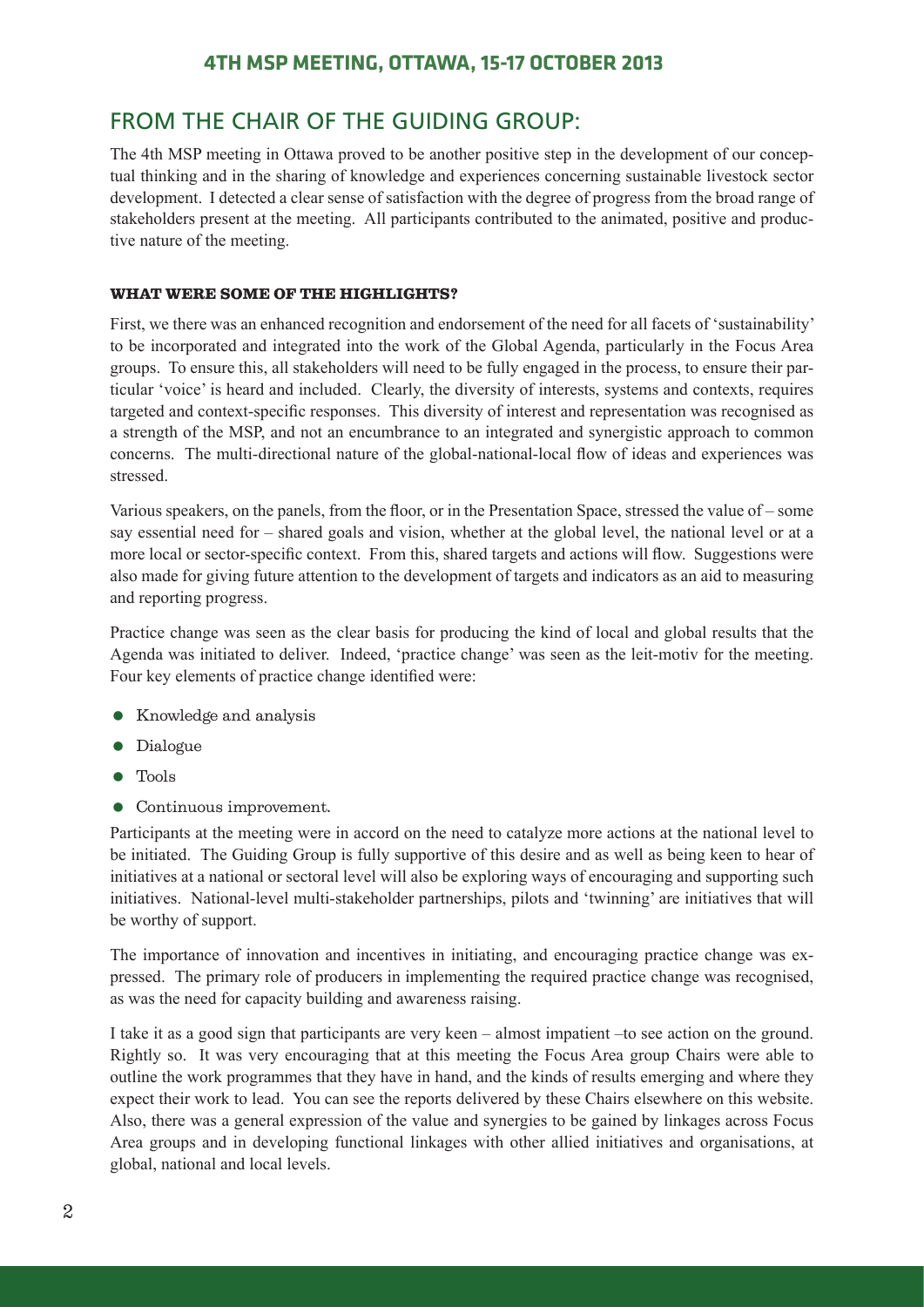I would like to thank Dr Sam Thevasagayam of the Bill and Melinda Gates Foundation for his very illuminating Keynote Address in which he outlined the development approaches being taken by the Foundation, and in which he also drew attention to the alignment of interests with the Global Agenda and the potential opportunities for engagement.

We also covered some issues relating to the organisational set-up of the Global Agenda. A significant move was to change the name of the Global Agenda. Whilst endorsing the nature and focus of the Global Agenda, the MSP participants agreed to the Guiding Group proposal of shortening the name, to henceforth be the Global Agenda for Sustainable Livestock. The Guiding Group itself will see some changes, with a move to an enlarged body to ensure broad representation from six constituency clusters (public sector; private sector; academia/research; donors; NGOs; and social movements and community-based organisations), the Focus Area Chairs and the Chairs of any new Agenda-supported regional, national or local MSPs. A small 'executive committee' (or 'Bureau') will be appointed from the Guiding Group, to implement the issues the Guiding Group has discussed and agreed. The current Guiding group will now develop the details for transition to this new set-up within the next six months.

The guiding Group will also work on a funding strategy and action plan, and explore ways to strengthen the funding base. The MSP was informed of a contribution from an additional donor. Also, during the meeting we had three further adherents to the Consensus Document, and are hopeful that following the meeting there will be more countries or organisations that can follow suit.

The meeting was reminded of the Post-2015 Agenda on Sustainable Development, and the opportunity and need for livestock to be reflected in the Goals and as part of the outcomes from this process. Additionally, the point was made that the Global Agenda for Sustainable Livestock should become the 'recognised platform' for discussion and initiation of actions related to global livestock sector issues.

Besides the various concrete actions noted above, I'd like to draw attention to the intangibles that such a meeting delivers, including the networking opportunities, meeting of colleagues working in similar areas, the sharing of ideas and experiences, and the general interactive process that takes place.

Finally, I would like to offer my thanks to all participants at the meeting, for their interest and for their useful contributions. My last word goes to expressing appreciation for the work of our Canadian hosts and the FAO support team in preparing and then ensuring the meeting ran smoothly.

Jase

Neil Fraser,

Chair, Guiding Group, October 2013